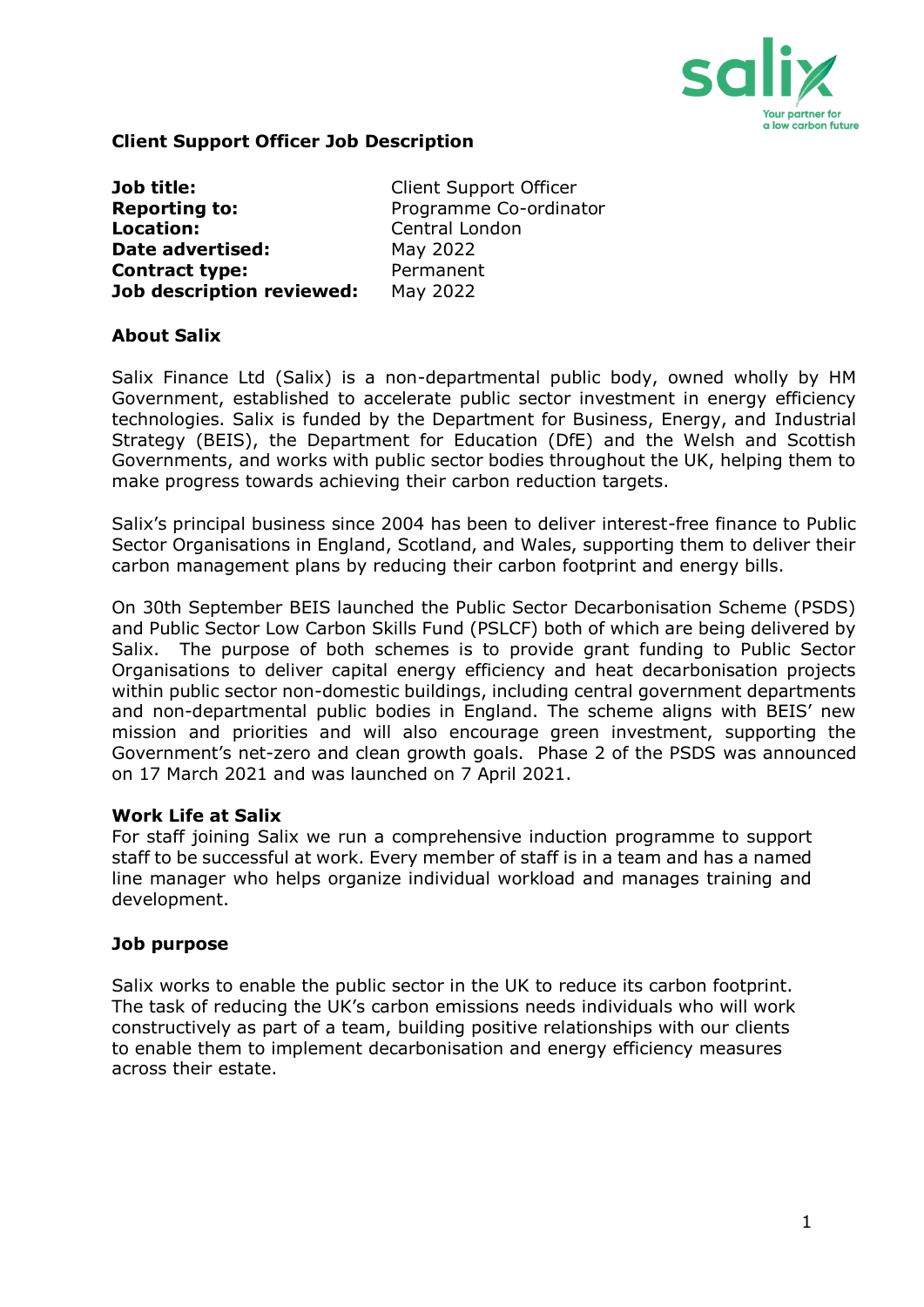## **Work life at Salix**

For staff joining Salix we run a comprehensive induction programme to support staff to be successful at work. Every member of staff is part of a team and has a named line manager who helps you plan your work and manage your training and development. You will be encouraged to study for further industry qualifications, such as CMI.

## **Key responsibilities**

- Work with and support existing clients to ensure they complete projects within agreed scope, timelines and to Salix requirements.
- Maintain client databases and monitoring spreadsheets to track projects and provide accurate reporting to the Salix board and funders.
- Build and sustain excellent client relationships and engage with key personnel across all levels of client organisations to encourage meeting deadlines and repeat business.
- Support prospective clients in developing applications for funding and assist and manage them through the lifecycle of their projects, from application to completion.
- Support a teamwork approach to delivering annual Salix business plans, supporting the delivery of BEIS' policy objectives.
- Be mindful of individual health and wellbeing and support health and safety.
- Align with the Salix values and working principles to support the strong company culture and positively represent the organisation.

## **Key duties**

- Build strong customer relationships with Salix clients.
- Use of CRM or central data store.
- Data management/analysis and input.
- Project management:
	- o Management of own day-to-day tasks in a fast-paced and busy environment.
	- o Payment processing and cashflow forecasting.
	- o Letter generation, drafting and checking legal documentation.
	- o Prepare written reports on individual work programme.
	- o Managing and responding to internal/client queries.
- Engage with clients across communication platforms (Teams, phone, email, and face to face).
- Support the Communications and PR team to promote Salix at events, conferences, webinars, by giving presentations and assisting with preparation of materials to showcase the work Salix do.
- Engage in staff meetings and training events.
- Assist with wider organisational activities including cross-team working, involvement in workgroups and supporting charity initiatives.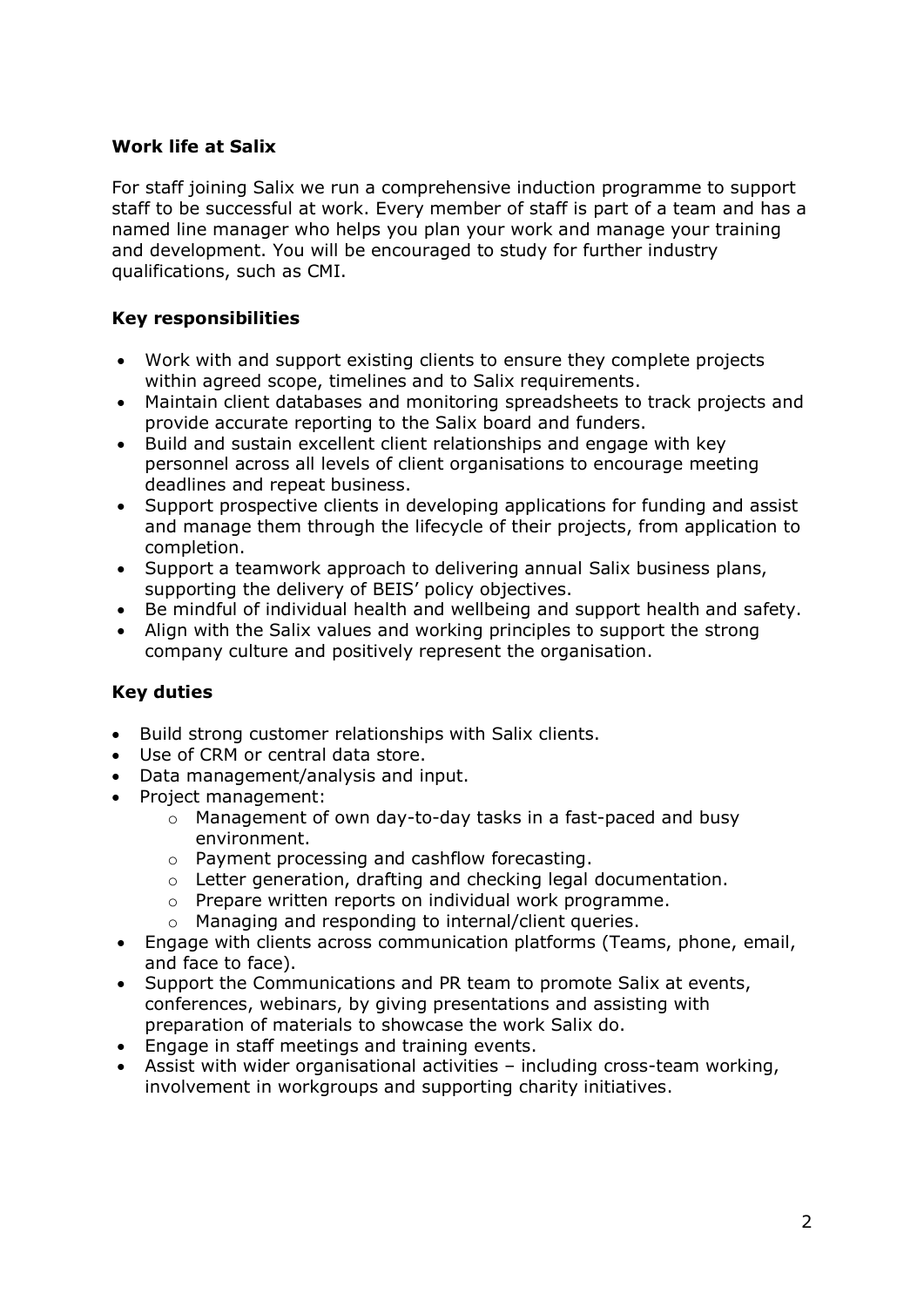## **Person specification**

See [Appendix 1](#page-4-0)

## **Salary**

- £25,500 during probationary period which lasts 12 weeks
- £26,000 after successful probationary period

## **Employee benefits**

- 28 days annual leave
- Cycle to work scheme
- Contributory pension scheme
- Employee support with public transport costs
- Supported training budget for staff

## **Appointment process**

Salix is an equal opportunities employer and has a policy of equal pay. Salix operates a probationary period for all new staff. This ensures people joining Salix can find out that the job meets their expectations and that Salix can support each member of staff in their role. This is on a fixed term, 12-week probationary contract. Successful completion of the probationary period will lead to an offer of employment contract.

The Person Specification for this position can be found in Appendix 1. All criteria outlined in the specification are considered essential and will be assessed through a combination of the application statement, CV and interview, including a presentation.

Candidates must demonstrate that they meet the qualifications, experience, skills and abilities listed in the Person Specification. In order that candidates focus on the experience, skills and abilities in the Person Specification, ten specific areas have been highlighted. Candidates should focus on these ten points in their written statement which should be no more than 1,500 words. Other aspects of the Person Specification will be evidenced from your CV and the final interview. See Appendix 1 for the [Person Specification.](#page-4-0)

## **How to apply**

If you wish to apply for this role, please submit all of the following to [HR@salixfinance.co.uk](mailto:HR@salixfinance.co.uk)

- 1. An up-to-date CV.
- 2. A statement of no more than 1,500 words as to how you match the requirements of the Person Specification, ensuring you address the **ten key criteria** highlighted in the key criteria column of the Person Specification.
- 3. Equality monitoring form [\(available to download here\)](http://salixfinance.co.uk/sites/default/files/equality_monitoring_form_equality_act_compliant_0_2.doc).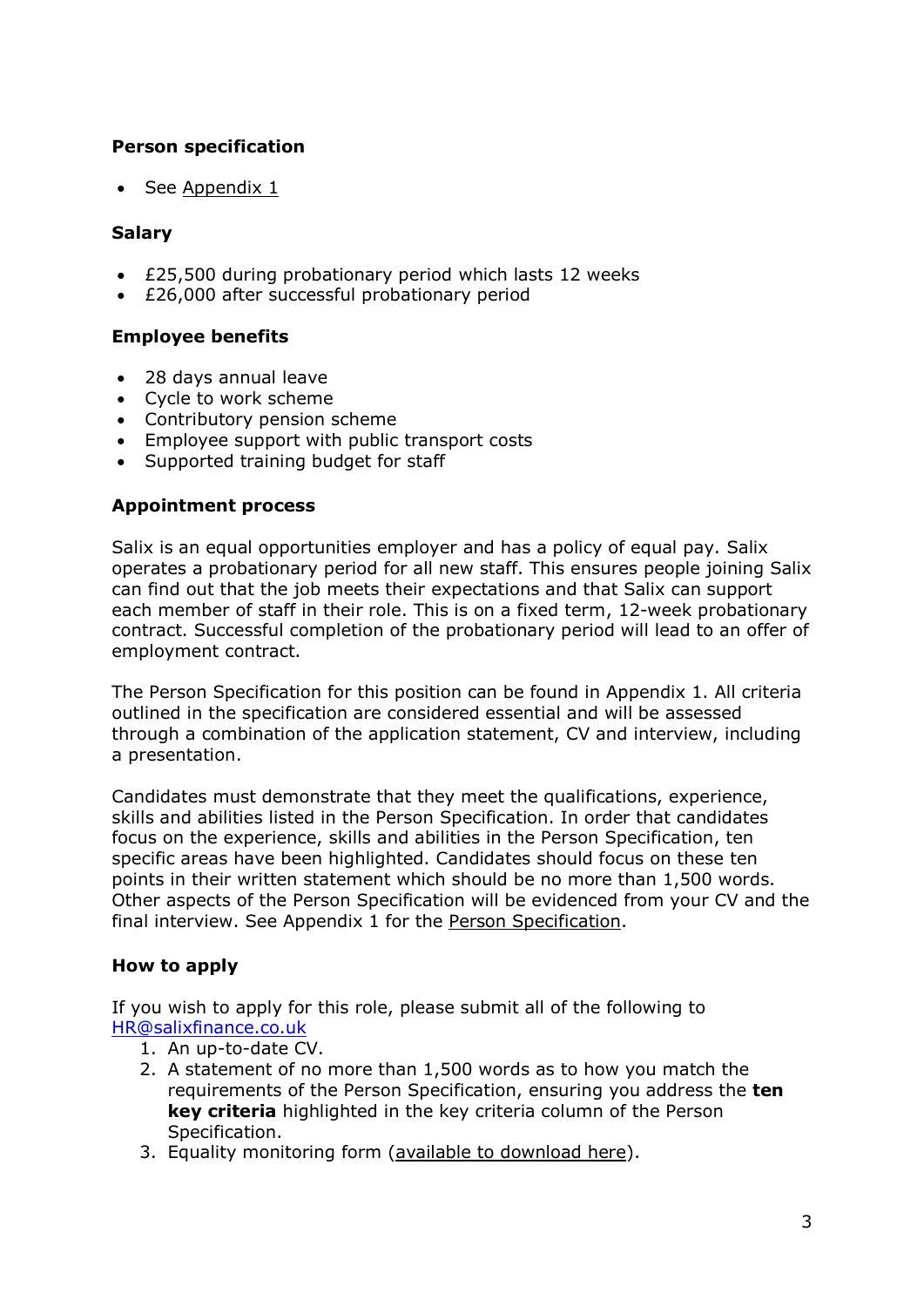Please specify in the application email subject the job title you are applying for and within the email where you saw the job posted.

# **Appointment timetable**

- The position has been advertised on **Friday 27 May 2022.**
- Applications will close on **Tuesday 14 June 2022 at 09:00.**
- Shortlisted candidates will be invited to interview **Wednesday 22 June 2022.**
- Presentation details will be released prior to interview.
- Start in post by mutual agreement.

## **Key information about application**

- Applicants must demonstrate through their CV and personal statement that they meet the qualifications, experience, skills and abilities listed in the [Personal Specification in Appendix 1.](#page-4-0)
- Please be aware that Salix will only accept applications which contain all the requested supporting documentation detailed above, and candidates that do not submit all requested documentation will not be contacted to submit a full application.
- All applicants must have the right to work in the UK and documentation is required to support this.